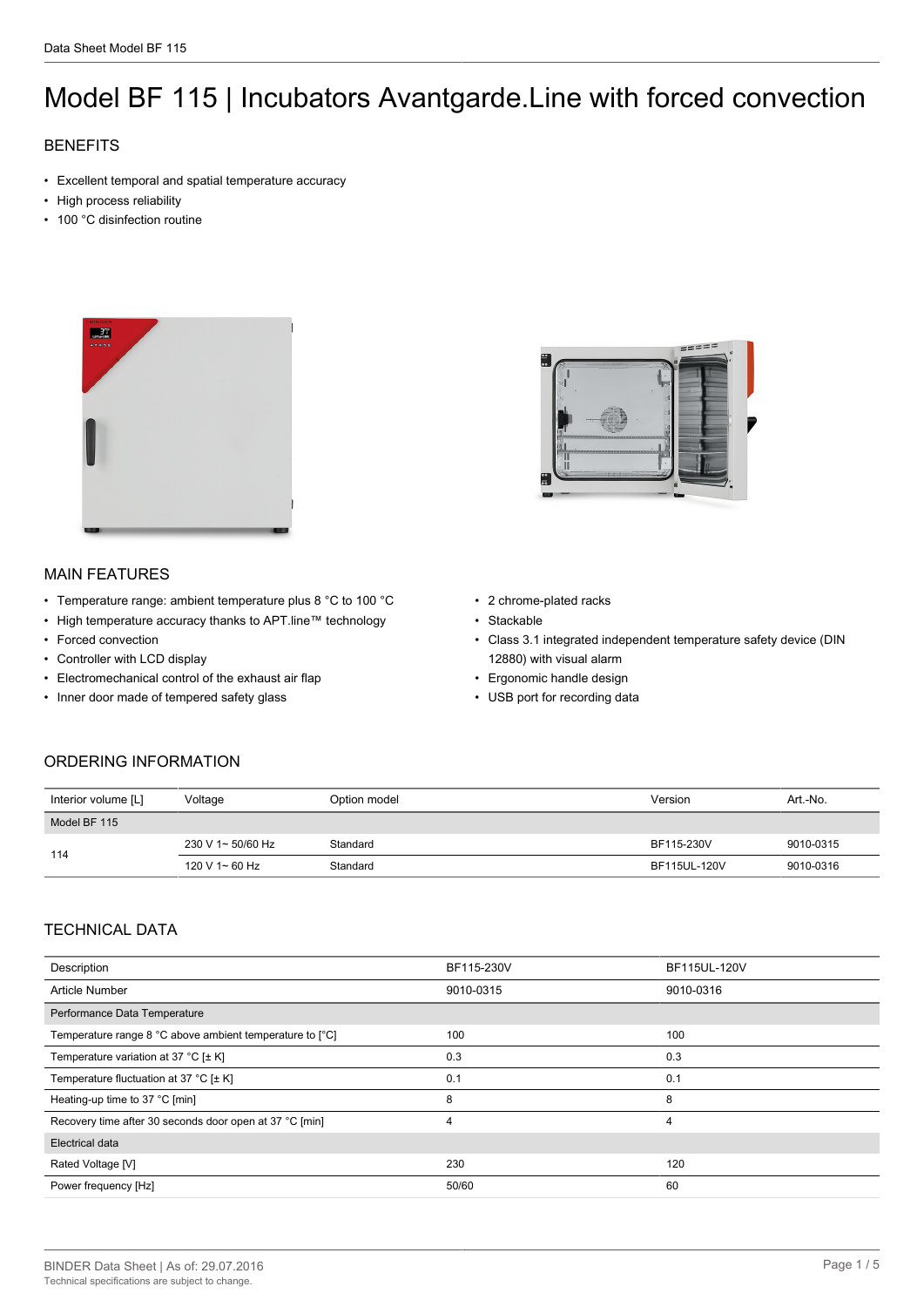| Description                          | BF115-230V   | BF115UL-120V |
|--------------------------------------|--------------|--------------|
| Article Number                       | 9010-0315    | 9010-0316    |
| Nominal power [kW]                   | 0.4          | 0.4          |
| Unit fuse [A]                        | 6.3          | 12.5         |
| Phase (Nominal voltage)              | $1 -$        | $1 -$        |
| Measures - Outer dimensions          |              |              |
| Width net [mm]                       | 710          | 710          |
| Height net [mm]                      | 735          | 735          |
| Depth net [mm]                       | 605          | 605          |
| Wall clearance back [mm]             | 160          | 160          |
| Wall clearance sidewise [mm]         | 100          | 100          |
| Measures - Doors                     |              |              |
| Unit doors                           | $\mathbf{1}$ | $\mathbf{1}$ |
| Measures - Internal Dimensions       |              |              |
| Width [mm]                           | 550          | 550          |
| Height [mm]                          | 550          | 550          |
| Depth [mm]                           | 380          | 380          |
| <b>Measures</b>                      |              |              |
| Interior volume [L]                  | 114          | 114          |
| Net weight of the unit (empty) [kg]  | 54           | 54           |
| permitted load [kg]                  | 150          | 150          |
| Load per rack [kg]                   | 30           | 30           |
| Environment-specific data            |              |              |
| Energy consumption at 37 °C          | 60 Wh/h      | 60 Wh/h      |
| Sound-pressure level [dB(A)]         | 43           | 43           |
| <b>Fixtures</b>                      |              |              |
| Number of shelves (standard/maximum) | 2/5          | 2/5          |
|                                      |              |              |

### OPTIONS AND ACCESSORIES

| Designation                             | Description                                                                                             | $\star$                  | Art.-No.  |
|-----------------------------------------|---------------------------------------------------------------------------------------------------------|--------------------------|-----------|
|                                         | 10 mm, left                                                                                             | 01                       | 8012-0388 |
|                                         | 10 mm, right                                                                                            | 01                       | 8012-0387 |
|                                         | 10 mm, top                                                                                              | 01                       | 8012-0386 |
|                                         | 30 mm, left                                                                                             | 01                       | 8012-0047 |
| Access port with silicone<br>plug       | 30 mm, right                                                                                            | 01                       | 8012-0046 |
|                                         | 30 mm, top                                                                                              | 01                       | 8012-0045 |
|                                         | 50 mm, left                                                                                             | 01                       | 8012-0051 |
|                                         | 50 mm, right                                                                                            | 01                       | 8012-0050 |
|                                         | 50 mm, top                                                                                              | 01                       | 8012-0049 |
|                                         | 100 mm, top                                                                                             | 01, 10                   | 8012-0053 |
| Analog output, $4 - 20$<br>mA           | for temperature values (output not adjustable)                                                          | 02                       | 8012-0941 |
| Calibration certificate,<br>expanded    | for temperature; for extending the measurement in center of chamber to include another test temperature |                          | 8012-0022 |
|                                         | for temperature, measurement in center of chamber at specified temperature                              | ۰                        | 8012-0030 |
| Calibration certificate.<br>temperature | temperature measurement incl. certificate and 27 measuring points at specified temperature              | $\overline{\phantom{0}}$ | 8012-0921 |
|                                         | temperature measurement incl. certificate, 15-18 measuring points at specified temperature              | $\overline{\phantom{0}}$ | 8012-0918 |
|                                         | temperature measurement incl. certificate, 9 measuring points at specified temperature                  | -                        | 8012-0915 |
| Cart                                    | Cart – stable cart, casters with locking brakes, dimensions: W $1,000 \times D$ 800 x H 780 mm          | ۰                        | 9051-0018 |

\* Notes › See last page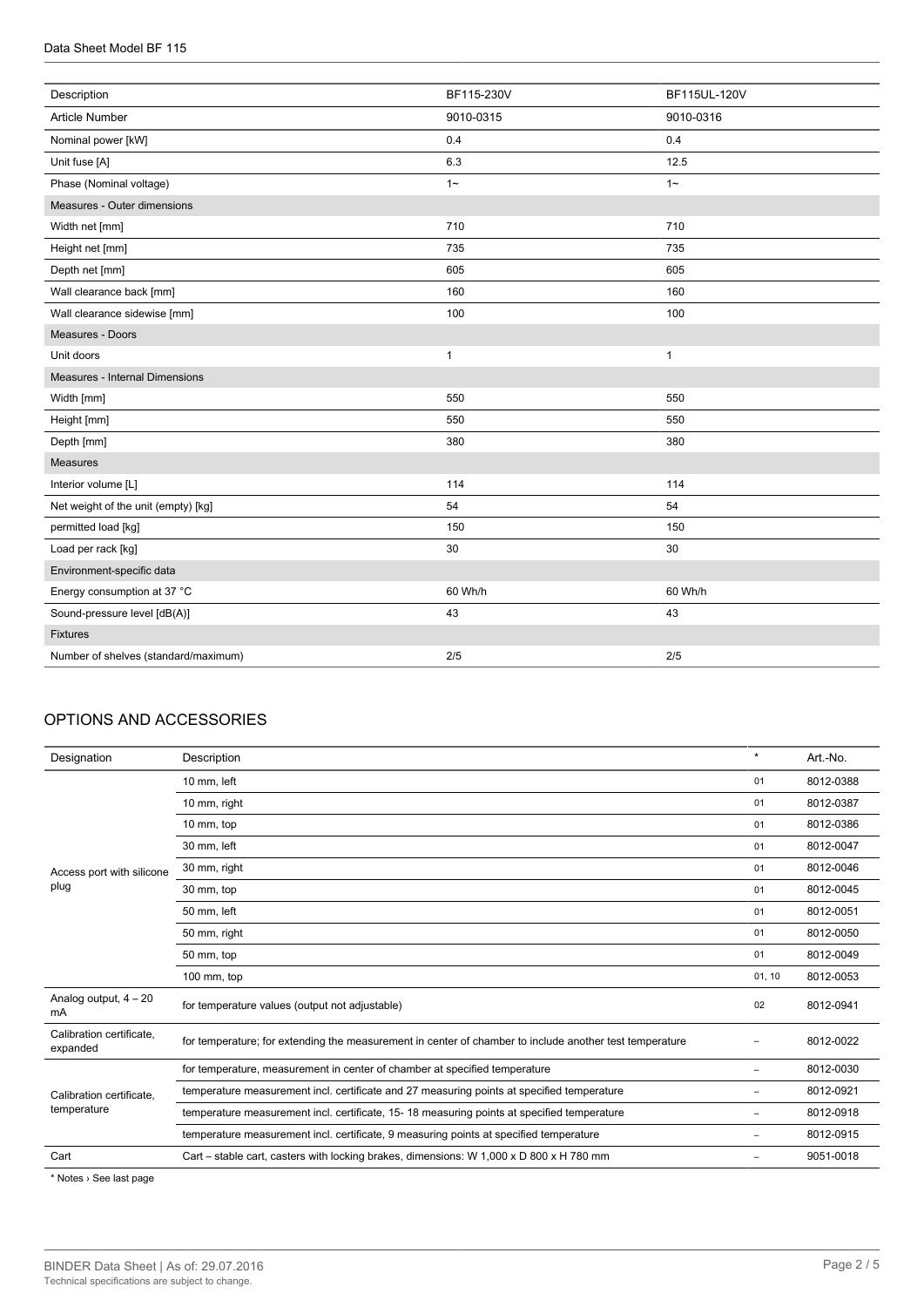| Designation                  | Description                                                                                                                                                                                       | $\star$ | Art.-No.  |
|------------------------------|---------------------------------------------------------------------------------------------------------------------------------------------------------------------------------------------------|---------|-----------|
| Data Logger Kit              | T 220: For continuous temperature logging from -90 °C to 220 °C. The kit includes 1 data logger, Pt 100 sensor with<br>2 m extension cable and 1 magnetic fixture for mounting to the BINDER unit |         | 8012-0715 |
| Data Logger Software         | LOG ANALYZE software kit, configuration and evaluation software for all BINDER Data Logger Kits (incl. USB data<br>cable)                                                                         |         | 8012-0821 |
| Door lock                    | lockable door handle                                                                                                                                                                              | ÷,      | 8012-1025 |
| Ethernet interface           | for communication software                                                                                                                                                                        | ÷       | 8012-0990 |
| Gas-tight option model       | Incl. additional measures for the greatest possible impermeability to gas; not in conjunction with access port or<br>interior lighting option                                                     | 09      | 8012-0145 |
| Inert gas connection         | With gas inlet and outlet, Ø 10 mm, incl. additional measures for the greatest possible impermeability to gas; not in<br>conjunction with access port or interior lighting option                 |         | 8012-1048 |
|                              | with 15 W light bulb                                                                                                                                                                              |         |           |
| Interior lighting            | 120 V option model                                                                                                                                                                                |         | 8012-0971 |
|                              | 230 V option model                                                                                                                                                                                |         | 8012-0969 |
| Interior socket              | waterproof, switched flush-mounting box (CA3GD) for nominal voltage in unit interior, coverable, with corresponding<br>plug (nominal voltage; max. 500 W; max. 90 °C; protection class IP67)      | 07      | 8012-0980 |
| Overheating alarm            | audible, can be switched off, adjustable limit on the independent temperature safety device                                                                                                       |         | 8012-0979 |
| pH-neutral detergent         | concentrated, for gentle remove of residual contaminants; 1 kg                                                                                                                                    |         | 1002-0016 |
| Pt 100 temperature<br>sensor | additional flexible Pt 100, interior, for displaying the temperature on the unit display                                                                                                          |         | 8012-0940 |
|                              | chrome plated                                                                                                                                                                                     |         | 6004-0167 |
| Rack                         | stainless steel                                                                                                                                                                                   |         | 6004-0151 |
| Rack, heavy load             | Stainless steel (1.4301/AISI 304), max. load per rack 70 kg, max. total load 150 kg                                                                                                               |         | 6004-0199 |
| Rubber pads                  | set of 4 anti-slip feet, for safe stacking of unit                                                                                                                                                | 10      | 8012-0001 |
| Shelf, perforated            | stainless steel                                                                                                                                                                                   |         | 6004-0183 |
|                              | APT-COM™ communications software                                                                                                                                                                  |         |           |
|                              | version 2 to 3, GLP edition                                                                                                                                                                       | 19      | 9053-0016 |
| Software                     | version 3, BASIC edition                                                                                                                                                                          | 19      | 9053-0014 |
|                              | version 3, GLP edition                                                                                                                                                                            | 19      | 9053-0015 |
|                              | version 3, STANDARD edition                                                                                                                                                                       | 19      | 9053-0013 |
|                              | APT-COM™ communications software, price: for free                                                                                                                                                 |         |           |
|                              | version 3, GLP DEMO Edition                                                                                                                                                                       | 19      | 9053-0008 |
| Time                         | battery-backed                                                                                                                                                                                    |         | 8012-0981 |
|                              |                                                                                                                                                                                                   |         |           |

\* Notes › See last page

## **SERVICES**

| Designation                                    | Description                                                                              | $\star$           | Art.-No. |
|------------------------------------------------|------------------------------------------------------------------------------------------|-------------------|----------|
| Installation services                          |                                                                                          |                   |          |
| Instruction                                    | unit function instructions for operation and programming of the controller               | 18                | DL100400 |
| Preventive maintenance                         |                                                                                          |                   |          |
| Preventive maintenance                         | Executive of equipment inspection according to maintenance plan                          | 14, 18            | DL200200 |
| Calibration services                           |                                                                                          |                   |          |
| Calibration temperature                        | including certificate, one measuring point in center of chamber at specified temperature | 14, 16,<br>17, 18 | DL300101 |
| Temperature measurement 18<br>measuring points | including certificate, 18 measuring points at specified temperature                      | 14, 16,<br>17, 18 | DL300118 |
| Temperature measurement 27<br>measuring points | including certificate, 27 measuring points at specified temperature                      | 14, 16,<br>17, 18 | DL300127 |
| Temperature measurement 9<br>measuring points  | including certificate, 9 measuring points at specified temperature                       | 14, 16,<br>17, 18 | DL300109 |
| <b>Validation services</b>                     |                                                                                          |                   |          |
| Execution of IQ/OQ                             | in accordance with qualification folder                                                  | 15, 18,<br>20     | DL400100 |

\* Notes › See last page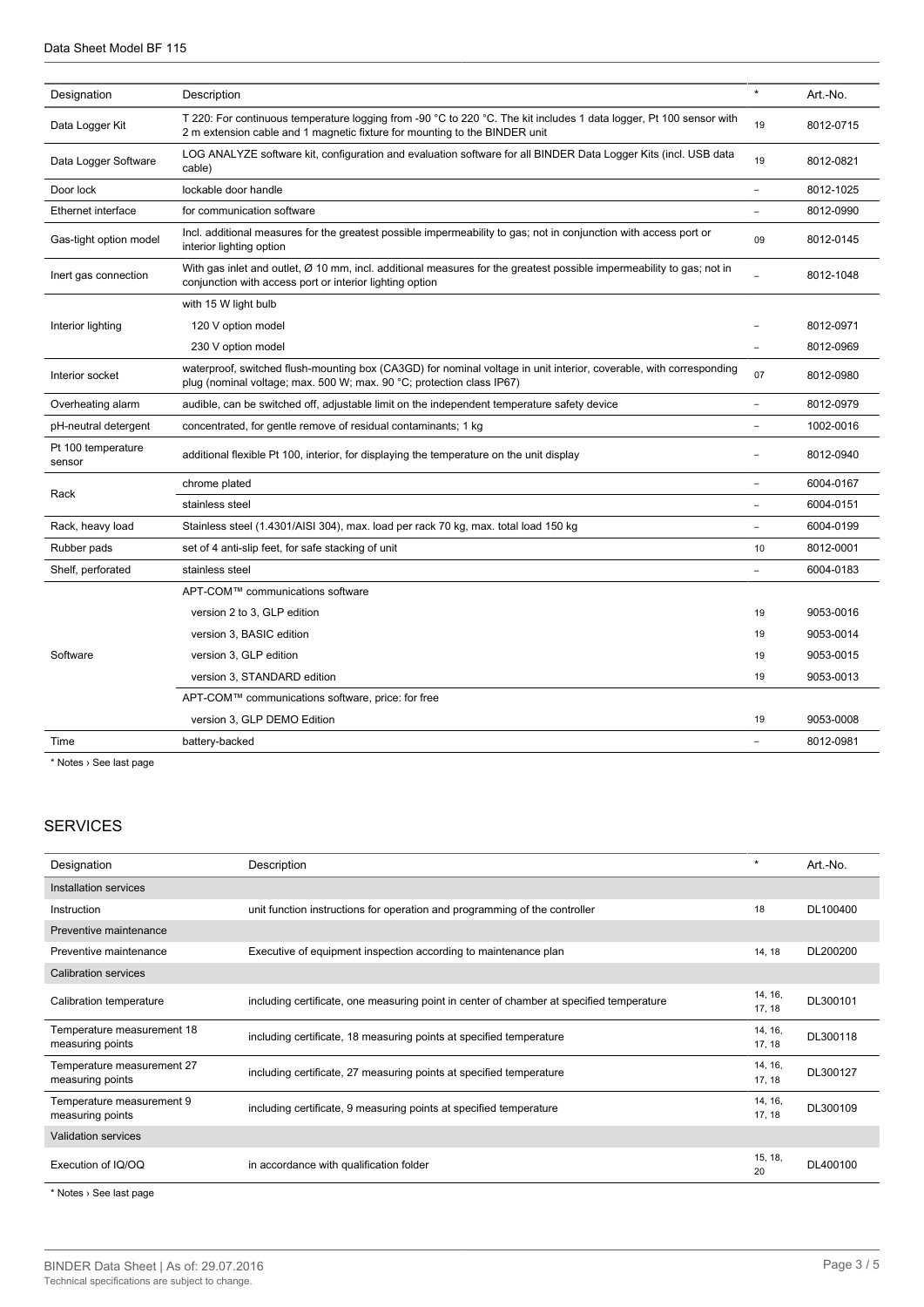| Designation                                    | Description                                                                                                                                                    | $\star$       | Art.-No.  |
|------------------------------------------------|----------------------------------------------------------------------------------------------------------------------------------------------------------------|---------------|-----------|
| Execution of IQ/OQ/PQ                          | in accordance with customer's requirement, price: on request                                                                                                   | 15.18         | DL440500  |
| Qualification folder IQ/OQ                     | supporting documents for validation performed by customer, consisting of: IQ/OQ checklists, unit<br>schematics, QM certificate in accordance with ISO 9001     | 15, 18,<br>20 | 8012-0871 |
| Qualification folder IQ/OQ/PQ                  | supporting documents for validation performed by customer, in accordance with customer's<br>requirement, extension of Qualification folder IQ/OQ by chapter PQ | 15.18         | 8012-0959 |
| <b>Warranty service</b>                        |                                                                                                                                                                |               |           |
| Extension of the warranty from 2 to 3<br>years | beginning with the date of delivery, wearing parts are not included                                                                                            |               | DL017041  |
| Extension of the warranty from 2 to 5<br>years | beginning with the date of delivery, wearing parts are not included                                                                                            |               | DL017042  |

\* Notes › See last page